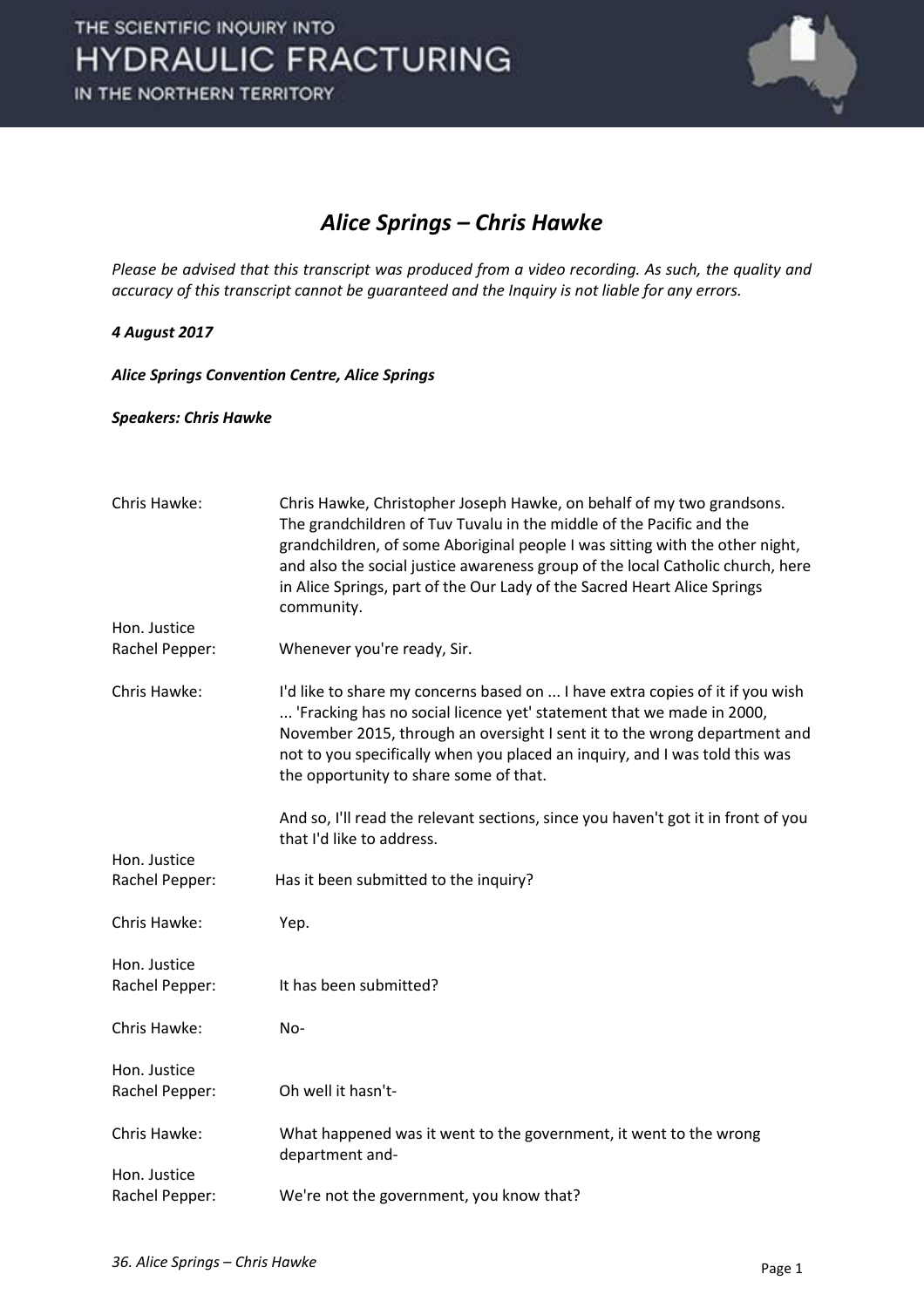# THE SCIENTIFIC INQUIRY INTO **HYDRAULIC FRACTURING**

IN THE NORTHERN TERRITORY



| Chris Hawke:                   | I know that now, I made a mistake, thank you.                                                                                                                                                                                                                                                                                                                                                                                                                                                                                                                                                                                                                                                                                                                                                                                                                                                                                                                                                                                                         |
|--------------------------------|-------------------------------------------------------------------------------------------------------------------------------------------------------------------------------------------------------------------------------------------------------------------------------------------------------------------------------------------------------------------------------------------------------------------------------------------------------------------------------------------------------------------------------------------------------------------------------------------------------------------------------------------------------------------------------------------------------------------------------------------------------------------------------------------------------------------------------------------------------------------------------------------------------------------------------------------------------------------------------------------------------------------------------------------------------|
| Hon. Justice<br>Rachel Pepper: | Alright well, by all means read out whatever you wish but, so that we have<br>And this is why I'm asking you these questions, so that we have a<br>complete copy of the document, just hand a spare copy to any of those<br>sitting at the table-                                                                                                                                                                                                                                                                                                                                                                                                                                                                                                                                                                                                                                                                                                                                                                                                     |
| Chris Hawke:                   | Over there-                                                                                                                                                                                                                                                                                                                                                                                                                                                                                                                                                                                                                                                                                                                                                                                                                                                                                                                                                                                                                                           |
| Hon. Justice<br>Rachel Pepper: | Just behind you, on your way out. They're the inquiry task force and then it'll<br>be treated as a submission and loaded on to the website.                                                                                                                                                                                                                                                                                                                                                                                                                                                                                                                                                                                                                                                                                                                                                                                                                                                                                                           |
| Chris Hawke:                   | Thank you.                                                                                                                                                                                                                                                                                                                                                                                                                                                                                                                                                                                                                                                                                                                                                                                                                                                                                                                                                                                                                                            |
| Hon. Justice<br>Rachel Pepper: | Thank you.                                                                                                                                                                                                                                                                                                                                                                                                                                                                                                                                                                                                                                                                                                                                                                                                                                                                                                                                                                                                                                            |
| Chris Hawke:                   | Who monitors fracking operations? Will the monitors include those who do<br>not support fracking, to ensure wider community confidence, transparency<br>and social licence to operate? Will there be unrestricted 24/7 access to sites,<br>fracking sites? Will there be pre and post tests of all water, soil and air<br>testing to be publicly available? Will this cover the actual chemicals used? Is<br>there an independent umpire or review body with no conflict of interest?<br>Are there strong legal sections, sanctions to prosecute violations without<br>delay? Will whistle blowers, within companies, government, or wider<br>community be supported by legislation? Can government employees, or<br>those in contracts share their views without risk of retribution? How do we<br>contaminate underground water, and who pays for it? Are rural and remote<br>territory landowners being made sacrifice zones for the short term business<br>or government benefit? Who pays the increased costs, from climate change<br>increases? |
|                                | So these are all part of the bigger question of who benefits and who loses in<br>central Australia and around our world, now and in the future, from fracking<br>Northern Territory gas. When will we transition to a cheaper, healthier<br>renewable energy economy, if not now? Let's carefully consider how we<br>change our world before it changes us. So that's the core of the statement,<br>and the core of what I'm saying.                                                                                                                                                                                                                                                                                                                                                                                                                                                                                                                                                                                                                  |
|                                | So I'd like to take the time to explore some of the implications of that. I<br>spoke with my Parish Council last night, and they're aware I'm talking briefly<br>with you this morning. And two nights ago I spent time, two nights ago I sat<br>around a camp fire with ten Aboriginal leaders who are not in a position for<br>me to publicly name them here, for a whole range of reasons. A number of<br>them are  leaders of consequence, and one of the things that they shared                                                                                                                                                                                                                                                                                                                                                                                                                                                                                                                                                                 |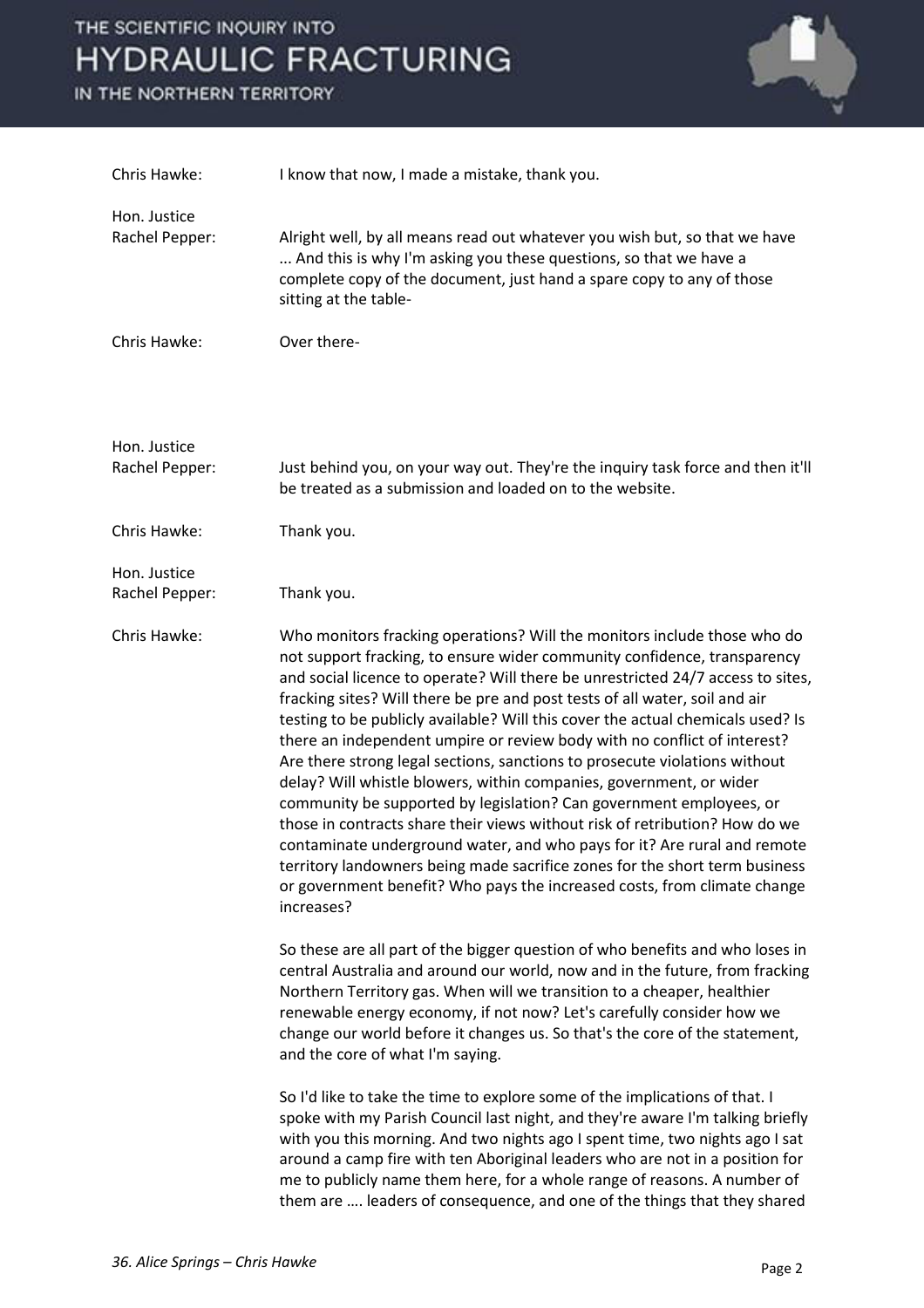

was how do we talk to the white decision makers about our land? And the concept of land, and their connection with the land is not about dollars, and 50 dollar notes, and how much money you can get out of the rocks at the bottom, but it's a whole relationship, which you have documented well, which is great.

 I really support your move to get a lot more information and connection with them. The emptiness of that group, in terms of how do we communicate who we are and feel part of this process with you, as a representative body who is making recommendations to the leadership that we elected in this Northern Territory left them speechless, and there was a silence and some tears in that group, about that inner conflict and how we deal with it.

 It was reflected ... I've been working ... I worked as a mental health specialist on an Aboriginal community for eight years, dealing with really difficult issues, and at one level there's a lot of deeper, unresolved issues with our relationship with Aboriginal people, that this becomes another little flash point with, we need to explore and be aware of. And, if we're talking about long term change, it's about that relationship and how we move forward with them. And there's almost no point of this, very little point of access there in that relationship with people and how you make ... They make decisions and we make decisions, and the consequences of the recommendations you make will either feed in towards the healing or the not of it.

 As I've only partly read, and not fully understood a lot of the details that you people have put together, and thank you for your efforts, I've become really aware that the devil is in the detail, but as a Christian I'd rather hope that the inner detail is the common ground, or the common good. That the common ground is in the detail. But there's a wide spread lack of confidence that government will make decisions on the half of the majority, not only of Aboriginal people but of the wider community.

 I helped door knock part of the electorate, this local electorate I'm in, which the previous chief minister was in and it was amazing when you had the time to sit and talk beyond the spin and the rhetoric and the public debate, how much common ground there was about this not happening. So it's not about finding a way to make it economically happen for the short term benefits of the community, it's about the long term issue. And even people who ... One was a miner, who fully supported it and said you are just a mob of rat bags? And after half an hour of talking he began to see that there are really important issues here. How do we create that space for the future? And I think it's really important that somehow you reflect that in your decisions.

 The current water and power, for example, have you got results of all the fracking that's been done on water? Has the water of those fracking wells been tested at the well site, and around the well site, and is that publicly available? And will that be available in the future? And so, often commercial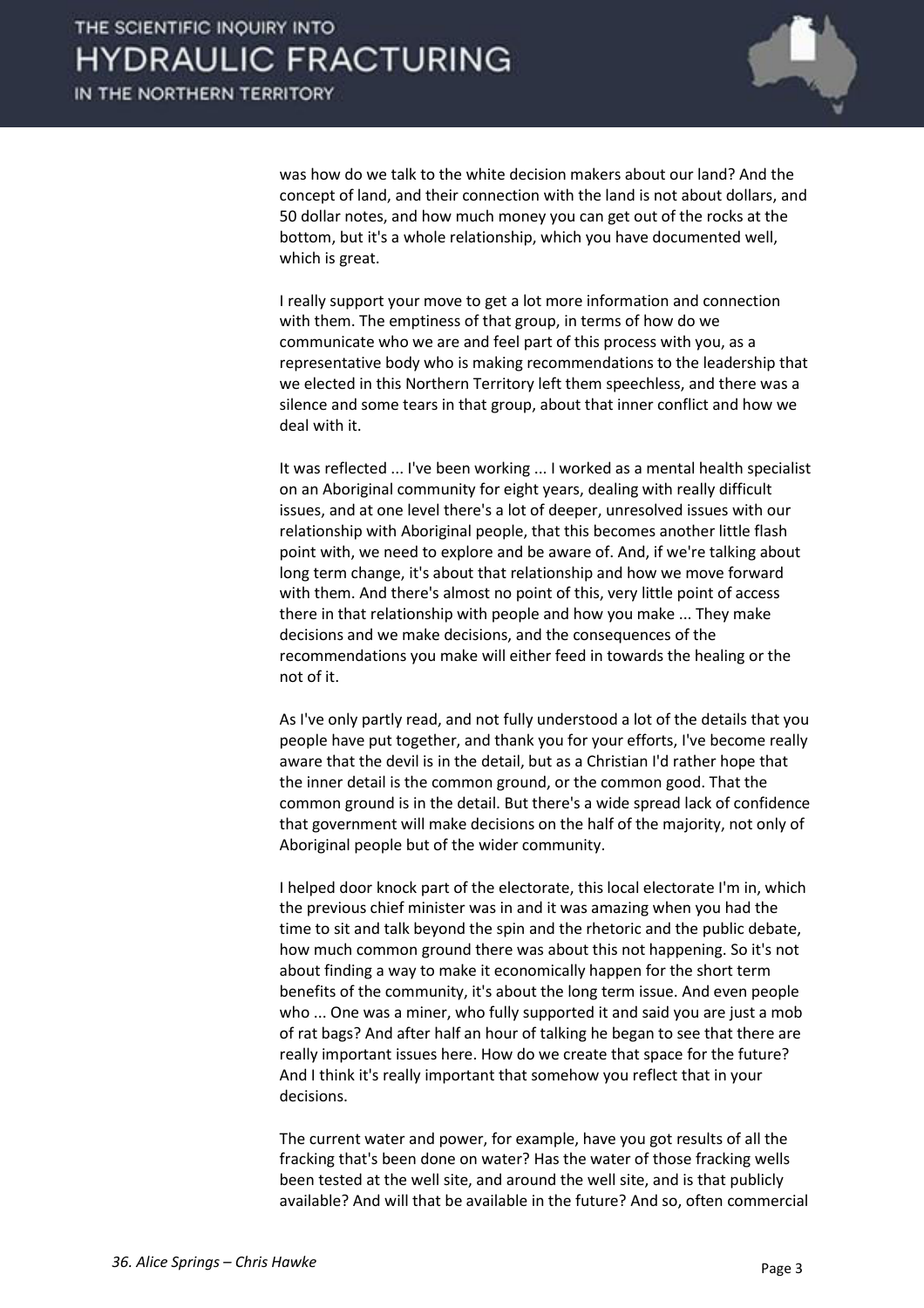

and confidence arguments then prevent people ... And are people able to access that a 24/7? And I have this image of Aboriginal Elders, or people who don't support the fracking who have permission to have access at any time, and perhaps with some rules like a camera on them, so they everything they do is visualised. And maybe it's taken to an independent supplier, person that that camera is instantaneous so they can go and look and check at what's happening.

 I've met and talked to people working in the mining industry, who are sub contractors, to reputable companies and they talk about the things that happen on the ground, workers taking short cuts and not doing it effectively. And that happens in all industries, and all government, and my church is a good example of some of the failings that we've got. We need to have really clear regulation of how to do that, and it's almost unenforceable here in the Territory, and that's a realistic thing. It's just impossible. I drive these things up to Kintore and whatever, and it's just almost impossible to arrive at a mine site unannounced to check that something's happening correctly. And because it's almost unenforceable, and because you can't undo what's done, that's something we need to look at.

 I often reflect on it's a bit like the asbestos thing. Asbestos, when I was growing up, was the ants pants. Fire resistant, good for us, and then we discovered that it kills people. The government resisted the company, Hardy resisted at all costs, and a lot of public people resisted. Now the community has come around and we realise that this unseen thing in asbestos is killing people. And it's almost in the air. This is the third thing. The air, the land and the water is what we're trying to protect for our, my grandchildren and our grandchildren here and around the world.

 Or it's another image that I find useful is it's a bit like the cane toad decision. With the best of will the scientific decision was made to release that in to the community and we're still suffering the consequences. Or it's a bit like the Maralinga decision, the government, without a lot of community consultation, agreed with the British government to conduct the tests, and we've had one of their leading advocates recently pass away in this fair city. They are images that help me to stay focused on supporting that change.

| Hon. Justice   | Silence. Is there anything that you want to ask, or might comment about?                                                        |
|----------------|---------------------------------------------------------------------------------------------------------------------------------|
| Rachel Pepper: | Are you finished with your presentation? 'Cos we'll save our questions to the<br>very end.                                      |
| Chris Hawke:   | Oh there is a  Is there questions after you give me the zero out of ten then,<br>or are the questions part of the half an hour? |
| Hon. Justice   |                                                                                                                                 |
| Rachel Pepper: | Yes.                                                                                                                            |
| Chris Hawke:   | They're part of it, okay?                                                                                                       |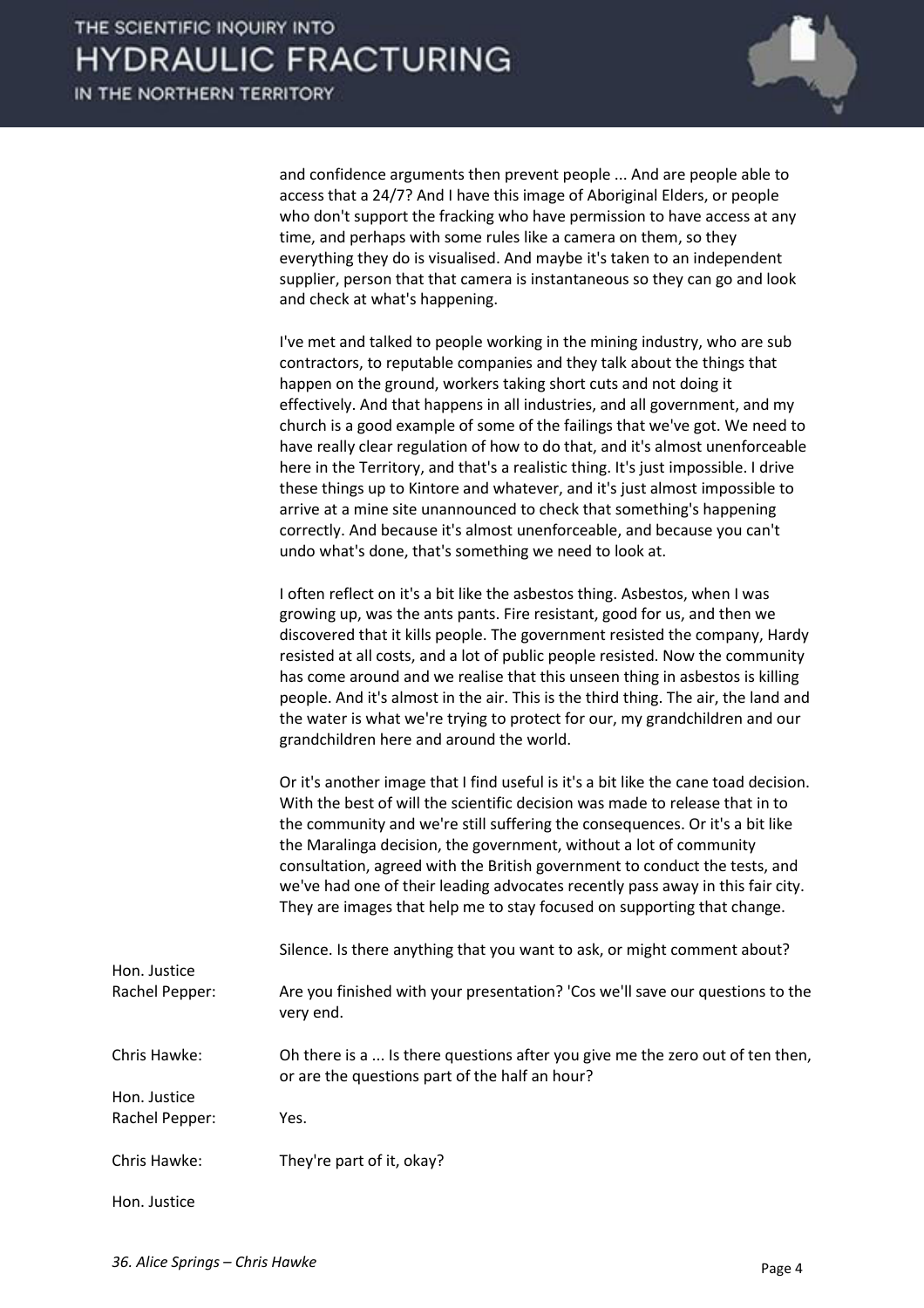# THE SCIENTIFIC INQUIRY INTO **HYDRAULIC FRACTURING**

IN THE NORTHERN TERRITORY



| Rachel Pepper:                 | Yes.                                                                                                                                                                                                                                                                                                                                                                                                                                                                                                                                                                                                                                                                                                                                                                                                                                                                                                                                                                                                                    |
|--------------------------------|-------------------------------------------------------------------------------------------------------------------------------------------------------------------------------------------------------------------------------------------------------------------------------------------------------------------------------------------------------------------------------------------------------------------------------------------------------------------------------------------------------------------------------------------------------------------------------------------------------------------------------------------------------------------------------------------------------------------------------------------------------------------------------------------------------------------------------------------------------------------------------------------------------------------------------------------------------------------------------------------------------------------------|
| Chris Hawke:                   | I'll ask questions now. I have lots more information but I think.                                                                                                                                                                                                                                                                                                                                                                                                                                                                                                                                                                                                                                                                                                                                                                                                                                                                                                                                                       |
| Hon. Justice<br>Rachel Pepper: | Or we will wait till after your presentation, so please say everything that you<br>wish to say and then we'll ask you questions. Thank you.                                                                                                                                                                                                                                                                                                                                                                                                                                                                                                                                                                                                                                                                                                                                                                                                                                                                             |
| Chris Hawke:                   | I was stunned to discover that I'd been removed for the previous selection,<br>of the Northern Territory election, as a worker in the Northern Territory<br>electoral commission. I'd been working for years, and it turns out that I'd<br>written a letter to the paper about fracking and someone in the government<br>department said, gave my name to the person in charge of the department<br>and then has verified this as someone who had made public statements that<br>were a political electoral issue, and I've since discovered that he has the<br>power to not employ people because of their position, publicly. Now I've<br>been through the whole process of updating all my stuff and I was told that<br>it was just a matter of them letting me know, and I was stunned to discover<br>that I wasn't employed. And, of course, they have no  They don't have to<br>legally say why, and he in the end in writing, has apologised to me for not<br>letting me know for  Ian has done the right thing. |
|                                | I've since discovered that there are in built processes in the department<br>that, I think, are very fairly protect what happens in the public. But the<br>dilemma is that the way in which decisions get made, inadvertently can<br>work against change or particular groups in the department, in the<br>community. And that's one of my concerns about how decision get made<br>around this issue as well.                                                                                                                                                                                                                                                                                                                                                                                                                                                                                                                                                                                                           |
|                                | And, for example, one of the  And so I'm now asking the department to be<br>Up talking through the chief minister and my local member, about getting<br>a lot clearer about how are those decisions made within their  Like, was<br>anyone, that the person in his department, in the electoral NTEC, Northern<br>Territory Electoral Commission, who found my name off a newspaper<br>article, was that person also scanning for people who supported fracking,<br>and had written letters to the papers saying the economic benefits, or<br>whatever? Or were the keywords of their due diligence test only about no<br>fracking, which is a negative image that reflects the position I come from?<br>And did the also key in, and use the due diligence test on all the other<br>employees reflecting the other view? I have no issue with not having, with<br>having it as long as the rule is applied fairly.                                                                                                     |
|                                | And so one of the reactions I have is does that mean if people speak up, in<br>town, about a issue that the current government, or people in government<br>departments don't accept, that we will not get work in the future? And<br>that's a powerful incentive, that's a powerful influence in the Northern<br>Territory, where if you haven't got a job you can't pay to stay, and you often<br>need to move back somewhere else. And I ask  I use that as an example of<br>what needs to be thought through, that even the best legislation in the<br>world can be  Now maybe they were quite correct in their process, or                                                                                                                                                                                                                                                                                                                                                                                          |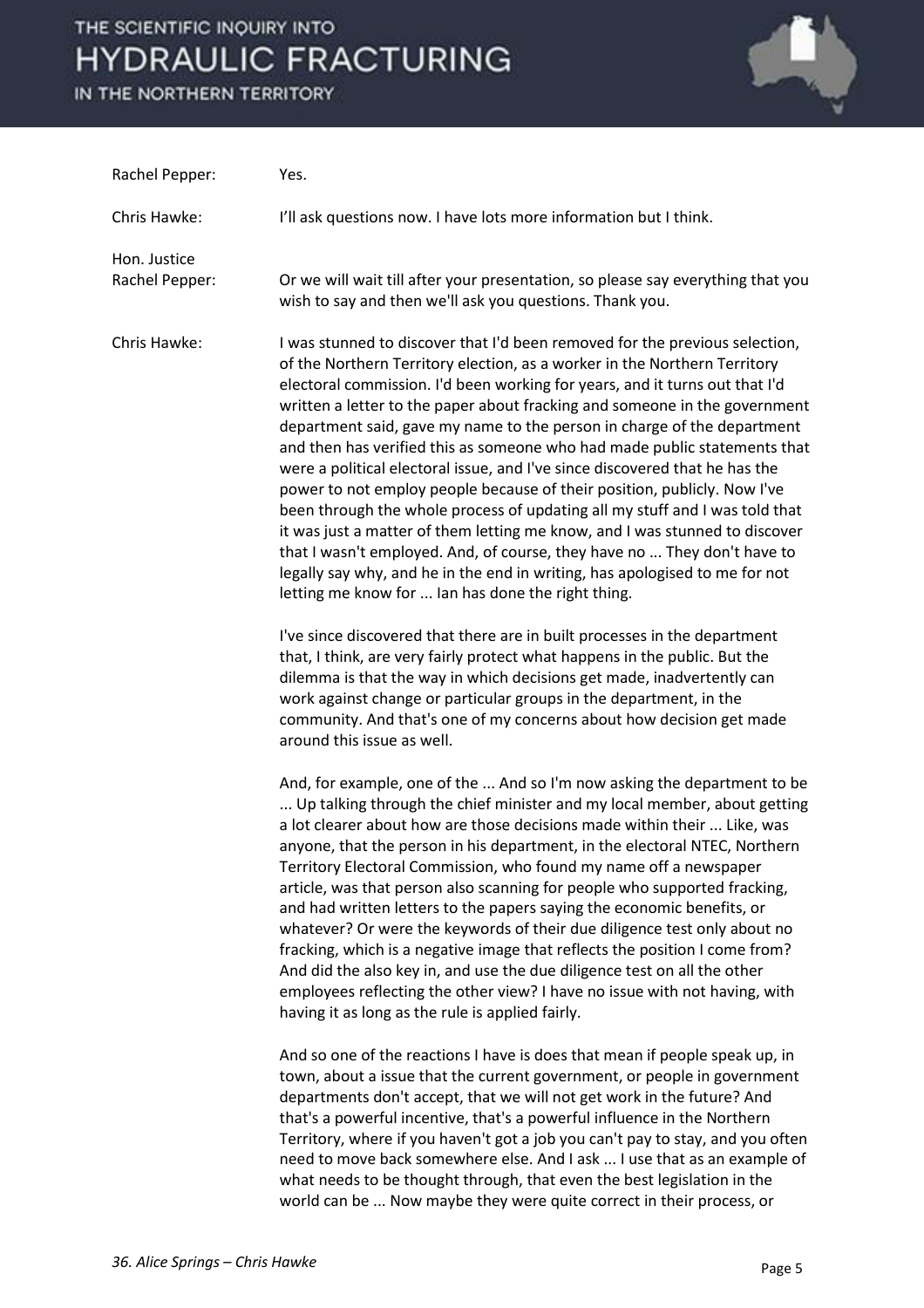

maybe the government of the day was able to influence the process, which in a sense, I felt, I was discriminated against in terms of employment.

 Anyway that's a specific example that I think we need to be really careful of. And that, for me, is an example that leads in to the lack of public confidence in the whole, and those who support hydraulic fracturing, and making a lot of money at the moment from it. I have support people making money, but it needs to be done in a healthy way. I actually want to really support the renewable energy model community. And we need to be putting all our money into jobs for that ... Over 80%, something like 95% of Territorians want renewable energy, and the short term thinking, the short term benefits of this most people don't want.

 And applying what happened to me, in another, wider context I have been working with various government departments over many years and when I'm representing that department I don't talk about things that are part of the, my role. And there are a lot of people on, for example, a lot of people in positions of influence in this town who really don't want fracking but won't say anything because of their jobs, and probably all of you are in the same boat. You've got a position where you have to publicly, your role is to be a public commissioner here, and you're not supposed to say yeah or nay, or where you really are. And that's one of my concerns, that ... And there's a public confidence, there's a perception that the political process is being undermined.

 It was clearly an election issue, there was change of government, people of the Northern Territory clearly don't want it in the majority, and yet here we have a process set up by you and your part of integrity, or part of this process, which, in the long term, could undermine the very democratic principles that we're setting up. So I'm really glad that you're ... that at least I have the opportunity to share with you. My concern is that the business of decision making, and of government can be undermined by the processes that are either in place or not in place.

 Look I'd like to leave it there. I find it really hard to just talk with people. That's the ending. Just take the last few minutes for questions.

Hon. Justice

Rachel Pepper: Thank you very much, Mr Hawke. I just wanted to better understand, I think your suggestion is that we, this process, this inquiry is undermining the democratic process. How is that, given that my understanding is, and I don't live in the Territory, that the now government of the Northern Territory went to the election with a promise to, if got in to power, have a ... enact a moratorium, or not enact a moratorium but put in place a moratorium and set up this inquiry process? How are we undermining? How is this process, given that it appears to be consistent with what the government was doing, undermines the democratic process?

Chris Hawke: There's a really positive side to this process, where I am at least getting the chance to air it. Often what happens is ... The series Yes Minister showed this dynamic often, and you yourself have said in the report that you're not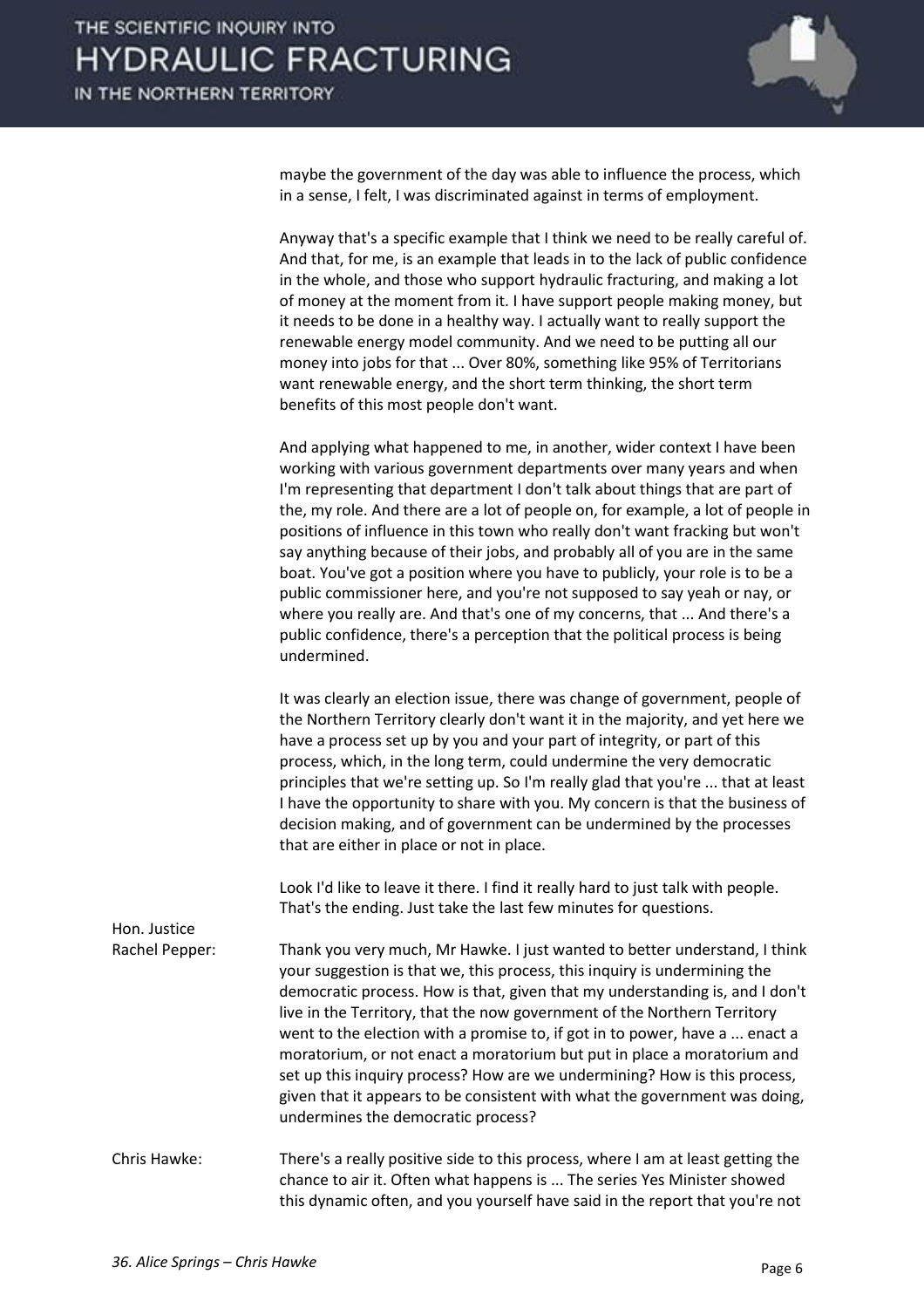

|                                | telling them what to do, you're just providing a report, and the government<br>will decide what they want. And a lot of public believe commissions like this<br>A number of people said I'm wasting my time coming here 'cos with the<br>best of will, you'll do your job, which is to write down all the different vies<br>and make recommendations, which can be totally ignored by the<br>government and they can go ahead and do what they want. So the<br>weakness of the process is exactly that, and so that it becomes this is just a<br>public spin charade where we all get the chance to come and vent our<br>spleens or say something that's legitimate.                                                                                                                                                                                                                                                                                                                                                                                                                      |
|--------------------------------|-------------------------------------------------------------------------------------------------------------------------------------------------------------------------------------------------------------------------------------------------------------------------------------------------------------------------------------------------------------------------------------------------------------------------------------------------------------------------------------------------------------------------------------------------------------------------------------------------------------------------------------------------------------------------------------------------------------------------------------------------------------------------------------------------------------------------------------------------------------------------------------------------------------------------------------------------------------------------------------------------------------------------------------------------------------------------------------------|
|                                | But the actual decision making process at the end of the day is influenced<br>heavily by the politics of the day, which is a short term political survival, for<br>many of them. Or it's short term economic benefits, and so there is a lot of<br>benefit in fracking, in the short term, mostly for the people of companies<br>and shareholders whom, we're not sure who they are. And that money will<br>go overseas, and we  That's my concern is, that the overall process, the<br>context in which you are all operating as an inquiry, in the broader political<br>and global context can be undermined.                                                                                                                                                                                                                                                                                                                                                                                                                                                                           |
| Hon. Justice<br>Rachel Pepper: | Now I understand, so you're not impugning the integrity of this inquiry?                                                                                                                                                                                                                                                                                                                                                                                                                                                                                                                                                                                                                                                                                                                                                                                                                                                                                                                                                                                                                  |
| Chris Hawke:                   | You're doing  I hope you are doing, you're being really honest and doing<br>your job. From what I see, you're doing what you are asked to do. It's what<br>they do, you limit the inquiry. One of the reason I wanted to talk about<br>Tuvalu is this country. I was also talking with someone last night, at the<br>Parish Council, and he is from Fiji, Father probably wouldn't mind me<br>saying. And he's a leader in his Fiji, in his place. They've put aside land for<br>the people of Tuvalu to come and live there when their land is<br>uninhabitable. The Australian government's not even thinking about the<br>economic refugees, which is one of the implications of fracking. Every ounce<br>of that gas, wherever it ends up in the world will be burnt and contribute to<br>climate change. Every ounce of it, which will contribute to further extreme<br>weather issues. Now that's not part of your brief, as such. You've got a much<br>narrower brief, looking at that but fortunately it was expanded to include<br>something of that, so that's part of my plea. |
|                                | So it's the grandchildren of Tuvalu and Father Russ's family who will be<br>inconvenienced by extra economic, environmental refugees coming to his<br>home. But he's here and sharing his life with us here in Alice Springs, and I<br>think it's lovely. We are a global community, and as such you can really can<br>contribute to that. And it's my real desire that we move it in from an issue of<br>how do we accept the minimal consequences, which seems to be the<br>direction of the report. You haven't made  I think you've said something<br>either way. But it looks like the predominant feeling, from most of the<br>discussion at the public level is we'll name it as acceptable consequences<br>and go ahead with it. And I think that would be disastrous.                                                                                                                                                                                                                                                                                                            |
| Hon. Justice                   | Anyone else?                                                                                                                                                                                                                                                                                                                                                                                                                                                                                                                                                                                                                                                                                                                                                                                                                                                                                                                                                                                                                                                                              |
| Rachel Pepper:                 | Any further questions coming  Yes, Dr Andersen.                                                                                                                                                                                                                                                                                                                                                                                                                                                                                                                                                                                                                                                                                                                                                                                                                                                                                                                                                                                                                                           |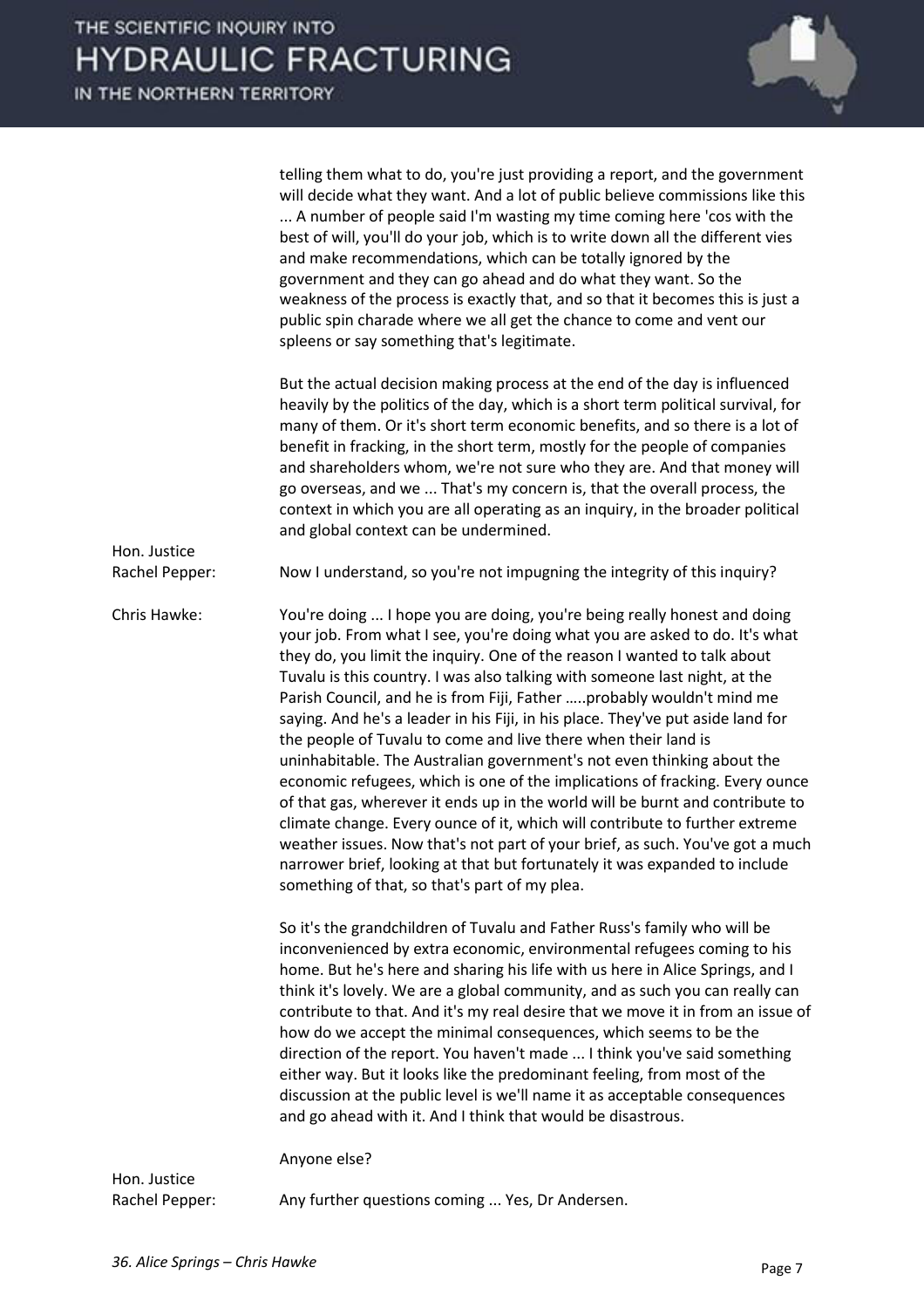## THE SCIENTIFIC INQUIRY INTO **HYDRAULIC FRACTURING**

IN THE NORTHERN TERRITORY



| Dr Alan Andersen: | Well thanks Mr Hawke, I want to go back to a comment you made at the<br>start of your presentation about your discussions with senior Aboriginal<br>people-                                                                                                                                                                                                                                                                                                                                                                                                                                                                                                                                                                                                                                                                                                                                                 |
|-------------------|-------------------------------------------------------------------------------------------------------------------------------------------------------------------------------------------------------------------------------------------------------------------------------------------------------------------------------------------------------------------------------------------------------------------------------------------------------------------------------------------------------------------------------------------------------------------------------------------------------------------------------------------------------------------------------------------------------------------------------------------------------------------------------------------------------------------------------------------------------------------------------------------------------------|
| Chris Hawke:      | Yeah.                                                                                                                                                                                                                                                                                                                                                                                                                                                                                                                                                                                                                                                                                                                                                                                                                                                                                                       |
| Dr Alan Andersen: | And how they were feeling disengaged and not clear how they can engage<br>with this sensitive white fellow sort of process, and I'm sure you know that<br>the land councils have set up specifically to do that. That is their function<br>and-                                                                                                                                                                                                                                                                                                                                                                                                                                                                                                                                                                                                                                                             |
| Chris Hawke:      | Yep.                                                                                                                                                                                                                                                                                                                                                                                                                                                                                                                                                                                                                                                                                                                                                                                                                                                                                                        |
| Dr Alan Andersen: | I was just wondering the extent to which you think the people you were<br>speaking with appreciated that is the process for them to engage?                                                                                                                                                                                                                                                                                                                                                                                                                                                                                                                                                                                                                                                                                                                                                                 |
| Chris Hawke:      | Yep, exactly. And in my perception, there are three groups that really<br>benefit particularly from fracking. The companies that will make the most<br>money out of it, most of those will be their shareholders, wherever they<br>live, wherever they are in the world. The government has a real benefit, and<br>part of my concern is that the government has a conflict of interest, they<br>stand to gain political, economic credibility as managers, by allowing it to go<br>ahead because it will help balance the economy. And the economy of the<br>Northern Territory is in trouble, and our reliance on impacts and the short<br>term developmental phase, where there are lots of jobs is similar. We're<br>doing the same  This will provide lots of jobs in the short term, but once<br>it's set up its minimal employment to continue it.                                                   |
|                   | And, obviously I've lost your point where am I?                                                                                                                                                                                                                                                                                                                                                                                                                                                                                                                                                                                                                                                                                                                                                                                                                                                             |
| Dr Alan Andersen: | Yes about the landowners-                                                                                                                                                                                                                                                                                                                                                                                                                                                                                                                                                                                                                                                                                                                                                                                                                                                                                   |
| Chris Hawke:      | Oh the landowners, yes so. And the third group, are that the politics. And<br>the third is the traditional owners, and yes there is a structure by which the<br>traditional owners have some feedback. The current legislation is that,<br>virtually, they have to be consulted. They have no power to say not to<br>mining. That rests with the government, and your recommendations can<br>influence that. And part of it, there's a deep frustration where it's not an<br>issue for them to say no to it, the issue is well we have to have dialogue. So<br>what's the dialogue become, it becomes about money. And so, and there's a<br>tension within some communities where some of the traditional owners will<br>end up getting, hopefully  And that again, is your recommendation is still<br>the model whether they get royalty money right up front, or only when the<br>company makes a profit. |
|                   | But, a number of communities struggle, because their traditional owners will<br>end up with extra four wheel drives and economic benefits, some of which<br>will be shared really fairly, some of which just for their own family, and so it<br>creates tensions in Aboriginal communities that I know of and have<br>experienced there. But most of them, and including, and I've talked with                                                                                                                                                                                                                                                                                                                                                                                                                                                                                                              |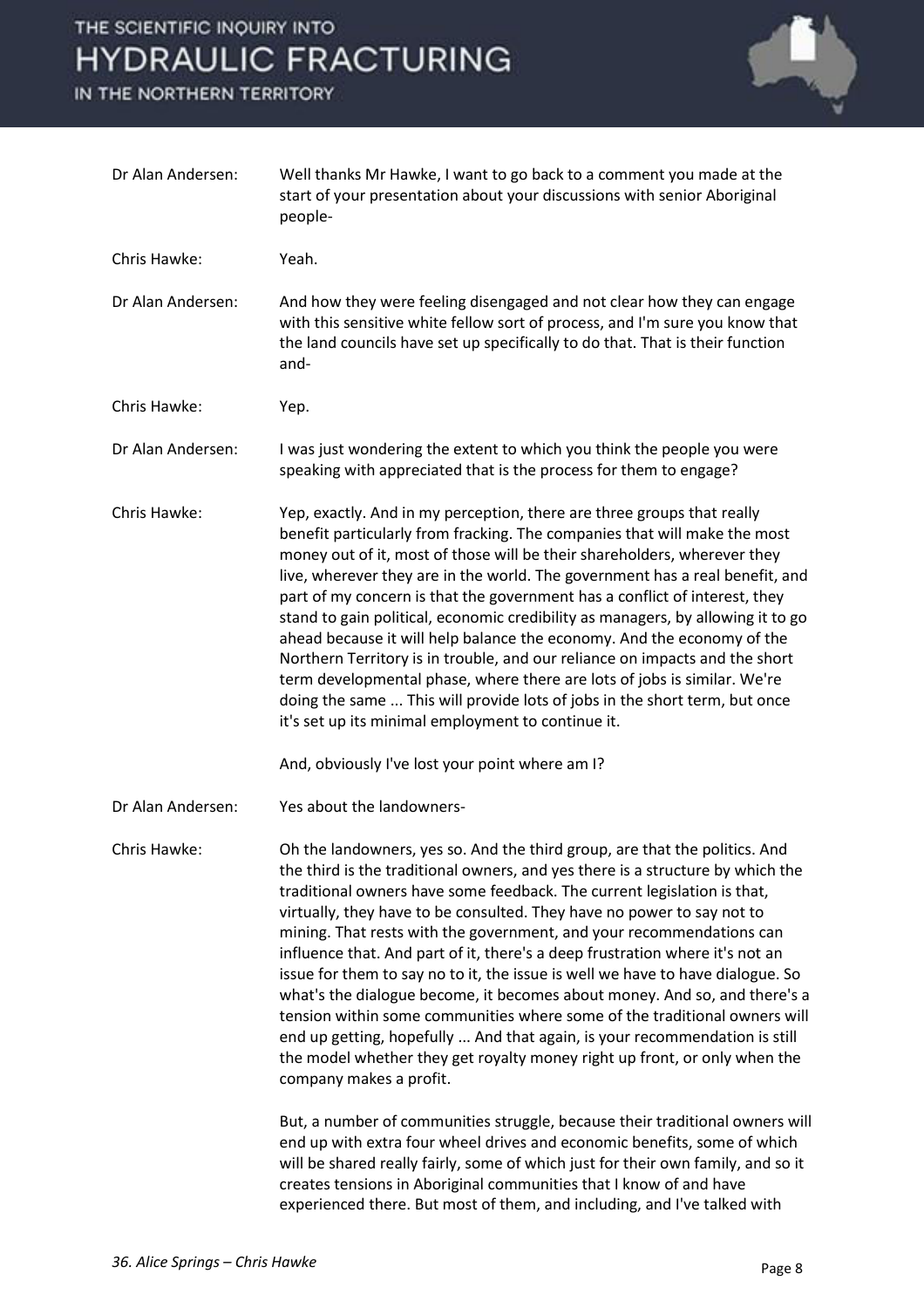

some of the people at depth who actually TOs who get royalty money and who will benefit from this. They also are deeply concerned about what we're doing for the land. And for them, as leaders, they're struggling 'cos they're in an economically in positions where there are very few jobs, and their economy doesn't work well for them, and part of my thing, as the social justice person is to support the people, the cry of the earth and the cry of the poor. And people on remote Aboriginal communities are part of the poor.

 And their leadership is struggling, and so within communities, what does a leader do? Here's the mining company coming with big dollars and big because he's offering that, which is good. And so they'll get some short term benefits, but at the price of their long term water supply. And what is the plan? There was no plan over what happens if their community water supply gets destroyed and we have another unintended consequence like the Maralinga fallout that was un ... People were un ... That Mr Lester was unaware of when he was part of that process. Like the frogs, the-

Dr Alan Andersen: Cane toads-

Chris Hawke: Cane toads, thank you. Yes so that's complex at that level. There are some benefits for them, in the short term. Most of them, when they're talked to want a stronger relationship. Not just ... It's not just about them ... So the dilemma is it's about dollars. Many of them want a good relationship with us, and this group I was talking with had a strong spiritual base, and many of us are realising there's a spiritual issue here. That is a deeper meaning issue about how we relate to one another. And this is just another flash point, of well how are we going to relate to Aboriginal people? How do we consult with them? How do we sit with them when they're feeling ... And she almost came with me this morning ... I was trying to get some of them to come with me, but this is very daunting to speak with you. How do they share, not only the pain of their stolen generation, and all of those issues we know well, but their love of the land and their love of relationship and people, in terms with a group of people who are only talking about whether to make dollars out of the gas that will have some benefit for some, mostly fly in fly out workers?

> It's all part of a complex bigger picture, in which a poor or oppressed people find it really hard and yes, they're decision making framework is very limited, the land councils. And even the land councils are structured so, and the land councils themselves have a vested interest in royalties 'cos they take a percentage to keep themselves going. And so there's a network of self interest in things that can undermine the long term benefit for the communities they actually represent.

Hon. Justice

Rachel Pepper: Thank you. It's now nine o'clock. Thank you very much for attending here today Mr Hawke. I appreciate it's daunting but we're very grateful that you made the effort and the time today, and time out of your busy day and we're very appreciative for engaging with the inquiry and the panel. Thank you very much.